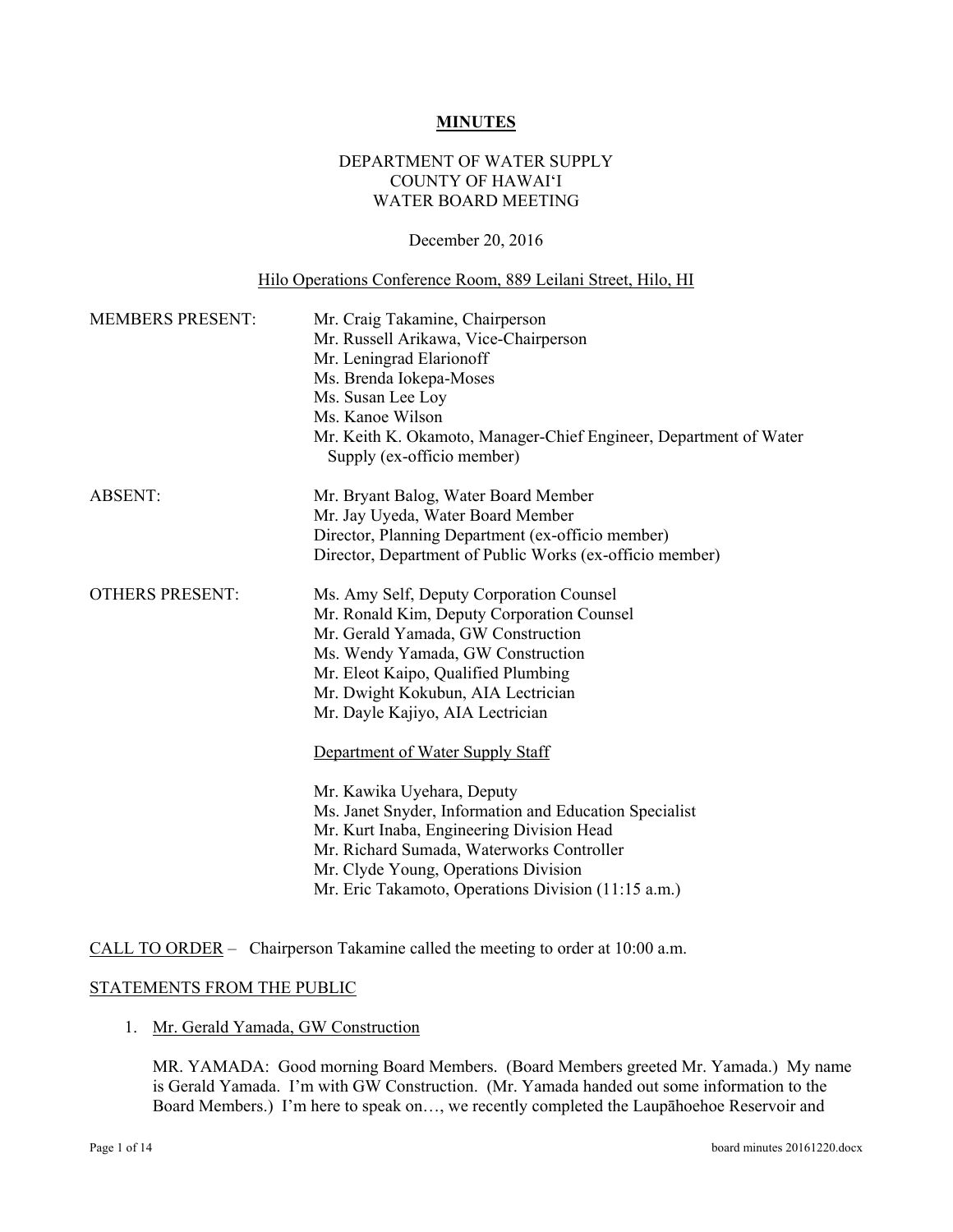Pump Station for you folks and then we heard that there might be some liquidated damage charges for going over the timeframe. So the reason I'm here…, how long I can talk? (The Manager-Chief Engineer replied three minutes). Three minutes. So the reason that we came today…, we came along with two of our subcontractors, AIA Electric (sic) and Qualified Plumbing, to explain why that delay was and ask that you consider a few changes in your General Conditions. So the two main…, the biggest delay in the project was a delay in our…, was from Dynatek, with the motor control center. So all of your projects usually have a motor control center, which is, you know, right in the control building. And what they had happen was they had problems getting their submittals approved and so, you know, the equipment came in late; and that was one of the major causes of the delay. We noticed in your General Conditions, it does not allow for items beyond the control of the contractor. So like if a..., um, so the other subcontractor also had a pump that came in wrong. And because they're highly specialized, it's not something you can go down to HPM and pick up. It has to be rebuilt and you have to wait for it and, you know, it takes a long time to get it. So we brought a copy of the State Procurement Law, which does allow for delays beyond the control of the contractor and then we brought a copy…, I think we have a copy of the DWS Standard also which does not allow it. And we're asking if you can take that into consideration before…, on this project. The…, after me, Dynatek is going to speak and they'll tell you what was the delay in their submittal and their equipment.

CHAIRPERSON TAKAMINE: Thanks Gerald. Up next we have Dwight Kokubun from AIA.

# 2. Mr. Dwight Kokubun, AIA Lectrician

MR. KOKUBUN: Good morning (Water Board greeted Mr. Kokubun). I'm Dwight with AIA Lectrician, and we use Gexpro, our supplier, and we use Dynatek to supply our MCC equipment. So basically what we're asking is please look at the timelines that we sent out and look at the submittal process--took kind of long. In the beginning, we submitted the submittals and five months later, was approved, or certain items were not approved. And two weeks later, Dynatek did come out with the new submittals and that review took another two months; and…, you know, when we look at the MCC, we supply power conduits, control, wiring, you know…, the actual equipment that is being supplied, we're not qualified to look at it or approve or, you know, to build the MCC. So we're not able to see what's wrong with the MCC itself except what is showing on the drawing. So we're just asking to please look at the timeline and, you know, that delay, is in the submittal process, did hold the job back. Thank you.

CHAIRPERSON TAKAMINE: Thank you. Up next, we have Eleot Kaipo from Qualified Plumbing.

# 3. Mr. Eleot Kaipo, Qualified Plumbing

MR. KAIPO: Good morning. (Board Members greeted Mr. Kaipo.) I'm Eleot Kaipo with Qualified Plumbing. We did booster pumps and the chlorination system. What I'm asking is, geez, you know, there was a lot of delays on the (indiscernible)…, one of them was booster pump came in wrong. Manufacturer…, called them up…, they didn't get back to me in early enough time to do it, so we got with the project engineering and everything else to focus on how to deal with the problem, which took a lot of delays. And then the pump is not where you can just send 'em back and bring 'em back. It took longer than what we expected to finish. So with the unforeseen things, we took it with project manager to proceed and to use that pump. And then that's what kind of delayed the project on everything. So, just asking, you know, all the delays and stuff, I mean, consider all that kind stuff. So thank you. Have a nice Christmas.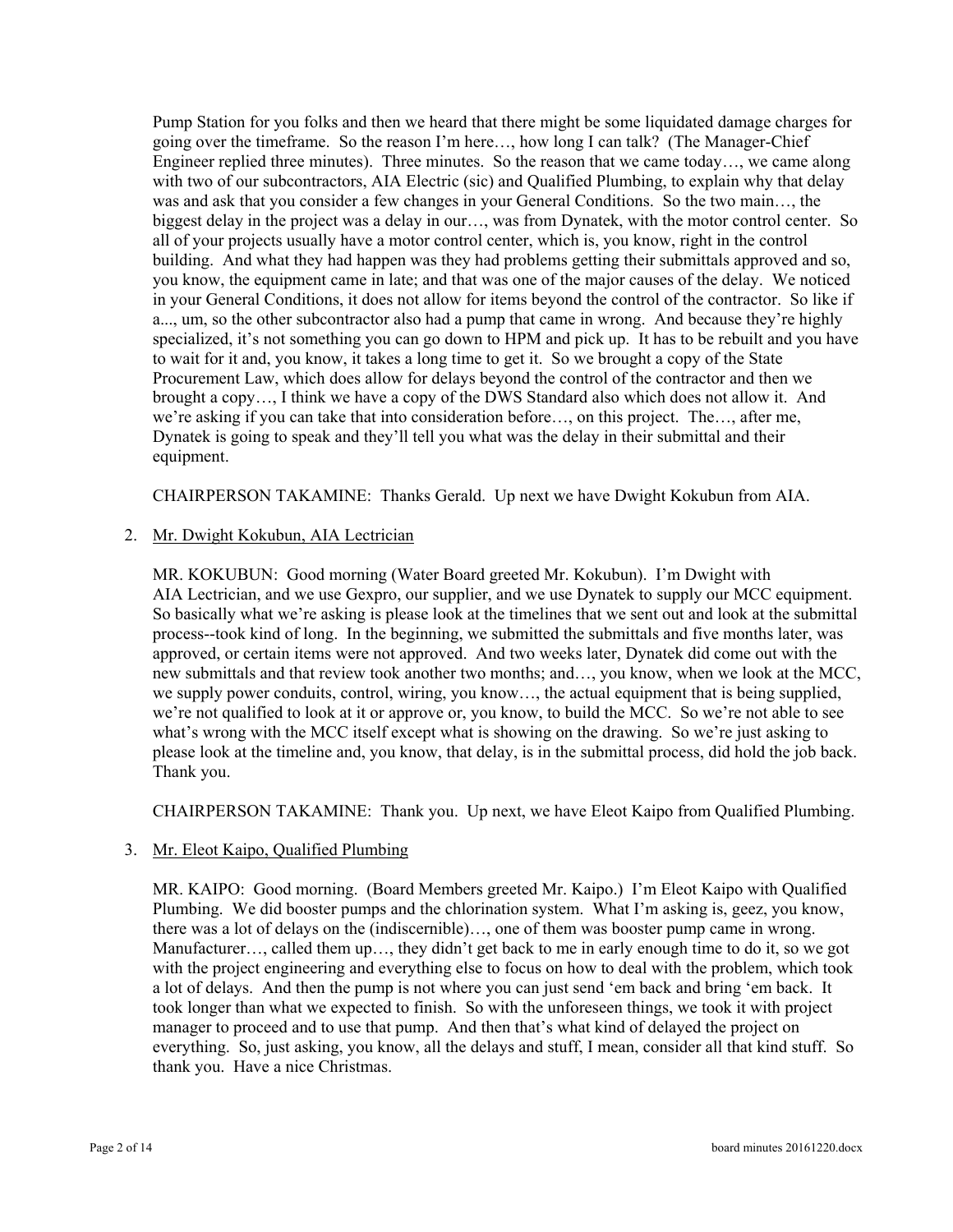MANAGER-CHIEF ENGINEER: Mr. Chair, if I may provide statements just from our side. I know this item is not for discussion, but I just wanted to provide the Board with some information from the Department's perspective, if that's okay. And I'll keep it to three minutes or less. Okay, so these contractors…, we have no question on their contracting ability and their reputation and their ability to do good work. So I think we hear their concerns and we've been made aware of the differences between our GRC's and the HRS. So staff will look into that and see what's fair. And what we can do is bring it back to the Board for future discussion. As far as submittals, what kind of things they were talking about is typical for all of our projects; but if a subcontractor or a supplier provides…, these MCC drawings are quite complicated. It's a lot of detailed drawing. Now if they deviate from the design…, so the submittal review really depends on how close they are to the original design. If it deviates any way, it takes our designers some time to review these submittals and get it back to them. So it's not something that can be turned around in a week or so. It's an actual engineering review. So I just wanted to clarify a few of those points. Again, terrific contractors; we had a great product at the end. It's just that per our GRC's, we are required to only allow for time extensions for certain conditions, and that's what we followed.

CHAIRPERSON TAKAMINE: Thanks Keith.

*(Members of the public left the meeting at 10:12 a.m.)* 

#### **APPROVAL OF MINUTES**

ACTION: Mr. Arikawa moved for approval of the Minutes of the November 22, 2016, Water Board Meeting; seconded by Ms. Wilson and carried unanimously by voice vote.

#### APPROVAL OF ADDENDUM AND/OR SUPPLEMENTAL AGENDA

ACTION: Ms. Lee Loy moved to add Addendum Item No. 6(B) JOB NO. 2013-994, KEAHUOLŪ (QUEEN LILI`UOKALANI TRUST) DEEPWELL REPAIR to the Agenda; seconded by Ms. Iokepa-Moses and carried unanimously by roll call vote (Ayes: 6 – Mr. Arikawa, Mr. Elarionoff, Ms. Iokepa-Moses, Ms. Lee Loy, Ms. Wilson, and Chairperson Takamine; Absent: 2 – Messrs. Balog and Uyeda).

The Manager-Chief Engineer asked if the Board could move up Agenda Items 6(C) and (D) on the Agenda.

Chairperson Takamine asked to move to Item 6(C) regarding the National Park Service Petition to Designate the Keauhou Aquifer as a Groundwater Management Area.

## MISCELLANEOUS:

## C. **UPDATE RE: NATIONAL PARKS SERVICE'S PETITION TO DESIGNATE KEAUHOU AQUIFER AS A GROUND WATER MANAGEMENT AREA:**

The Manager-Chief Engineer reported that staff had some updates for the Board, and it does involve some matters that should probably be discussed in Executive Session, as it pertains to matters that relate to the legal rights and liabilities that the Board and the Department may be faced with on this particular subject matter.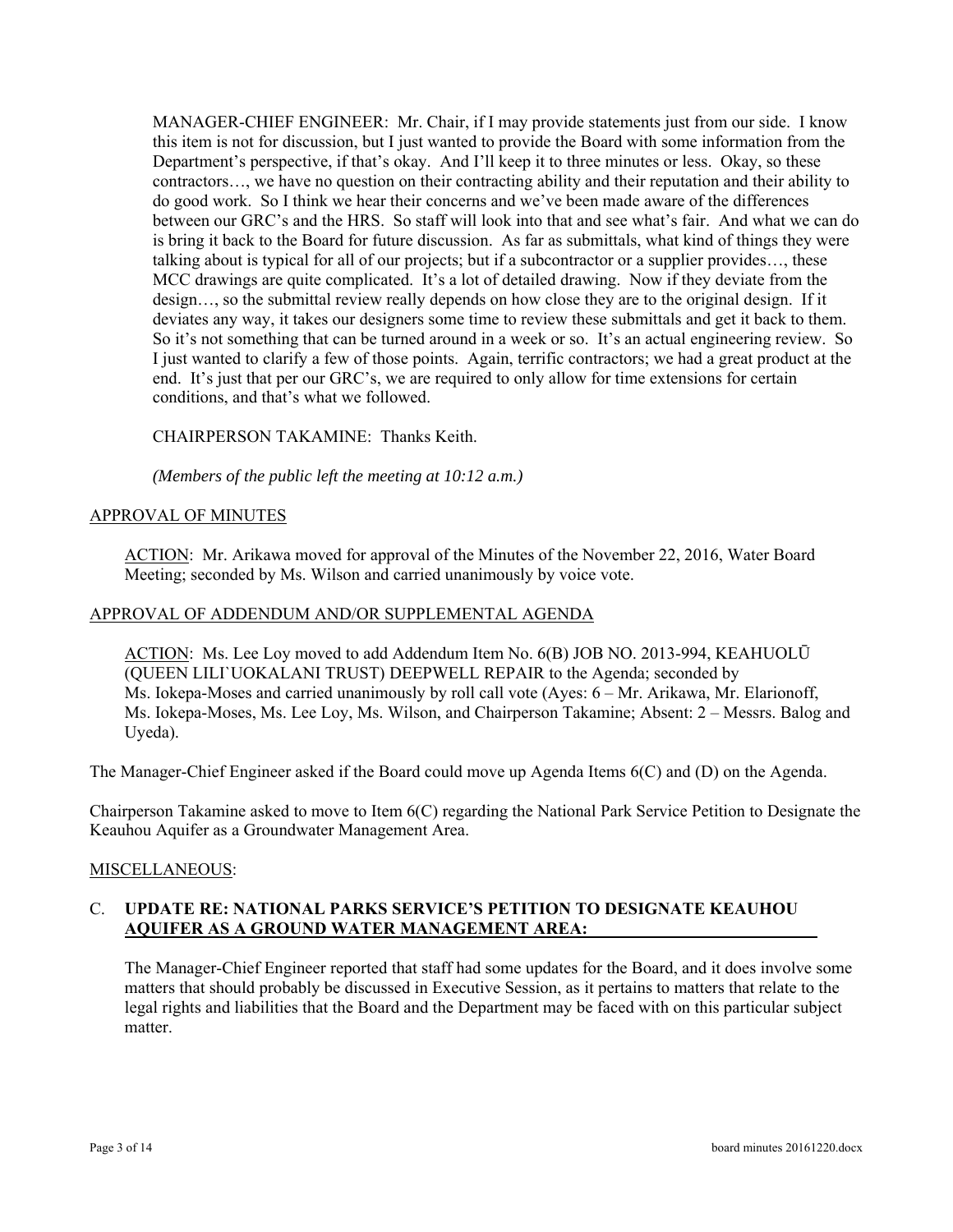# D. **EXECUTIVE SESSION RE: NATIONAL PARKS SERVICE'S PETITION TO DESIGNATE KEAUHOU AQUIFER AS A GROUND WATER MANAGEMENT AREA:**

ACTION: Ms. Lee Loy moved that the Board go into Executive Session pursuant to Hawai'i Revised Statutes, Sections 92-4, 92-5(a)(2), to discuss mediation as directed by the Commission on Water Resource Management regarding the National Park Service's petition to designate Keauhou Aquifer as a Ground Water Management Area, and for the purpose of consulting with the Water Board's attorney on questions and issues pertaining to the Water Board's powers, duties, privileges, immunities and liabilities; seconded by Mr. Arikawa and carried unanimously by voice vote.

(Executive Session began at 10:14 a.m. and ended at 11:15 a.m.)

## NORTH KOHALA:

# A. **MEMORANDUM OF UNDERSTANDING FOR THE HALA'ULA WELL AND TANK SITE IN THE DISTRICT OF NORTH KOHALA, TMK (3) 5-3-004:001:**

The Department of Water Supply has reached an agreement to acquire a portion of Tax Map Key (3) 5-3-004:00l for a well and reservoir site, including an easement, and obtain an immediate right of entry for survey and construction purposes. This Memorandum of Understanding identifies the responsibilities of the owner and the Department as a means to distinguish the modifications to our typical dedication documents where a developer is responsible for the water system improvements and conveys the improvements to the Water Board.

Staff has reviewed the Memorandum of Understanding and finds the terms of the document acceptable.

The Manager-Chief Engineer recommended that the Water Board approve the subject Memorandum of Understanding subject to the review and approval of Corporation Counsel and that the Chairperson or Vice-Chairperson be authorized to sign the documents.

MOTION: Ms. Wilson moved for approval of the Recommendation; seconded by Mr. Arikawa.

The Manager-Chief Engineer stated that just this morning, the Board was handed several versions of this document, but the version showing a date at the bottom left of October 10, 2016, is the one that was on the Agenda. Yesterday afternoon, the Department was made aware of some revisions that the land owner wanted to incorporate in the Memorandum of Understanding. However, upon review this morning, staff is not comfortable with most of those proposed revisions. The option is to move ahead and approve the one dated October 10, 2016, or defer to allow the Department and Mr. Ronald Kim, Deputy Corporation Counsel, to work it out with the land owner. The Manager-Chief Engineer's recommendation was to proceed "as-is" today with the version that the Department was comfortable with. The Department has been going back and forth on this issue for quite some time. He felt that the version dated October 10, 2016, is what the Department would recommend approval on by the Board, and not the one that was just handed out this morning.

Mr. Arikawa asked if the Manager-Chief Engineer would rather defer. Upon Mr. Elarionoff's question of the reason to defer it, Mr. Arikawa replied it would be to review the new version dated December 19, 2016.

The Manager-Chief Engineer replied that could be done; however, it would then go back to the land owner because the Department is not in agreement with the latest revisions.

Mr. Arikawa asked if the Department is comfortable approving the version dated October 10, 2016.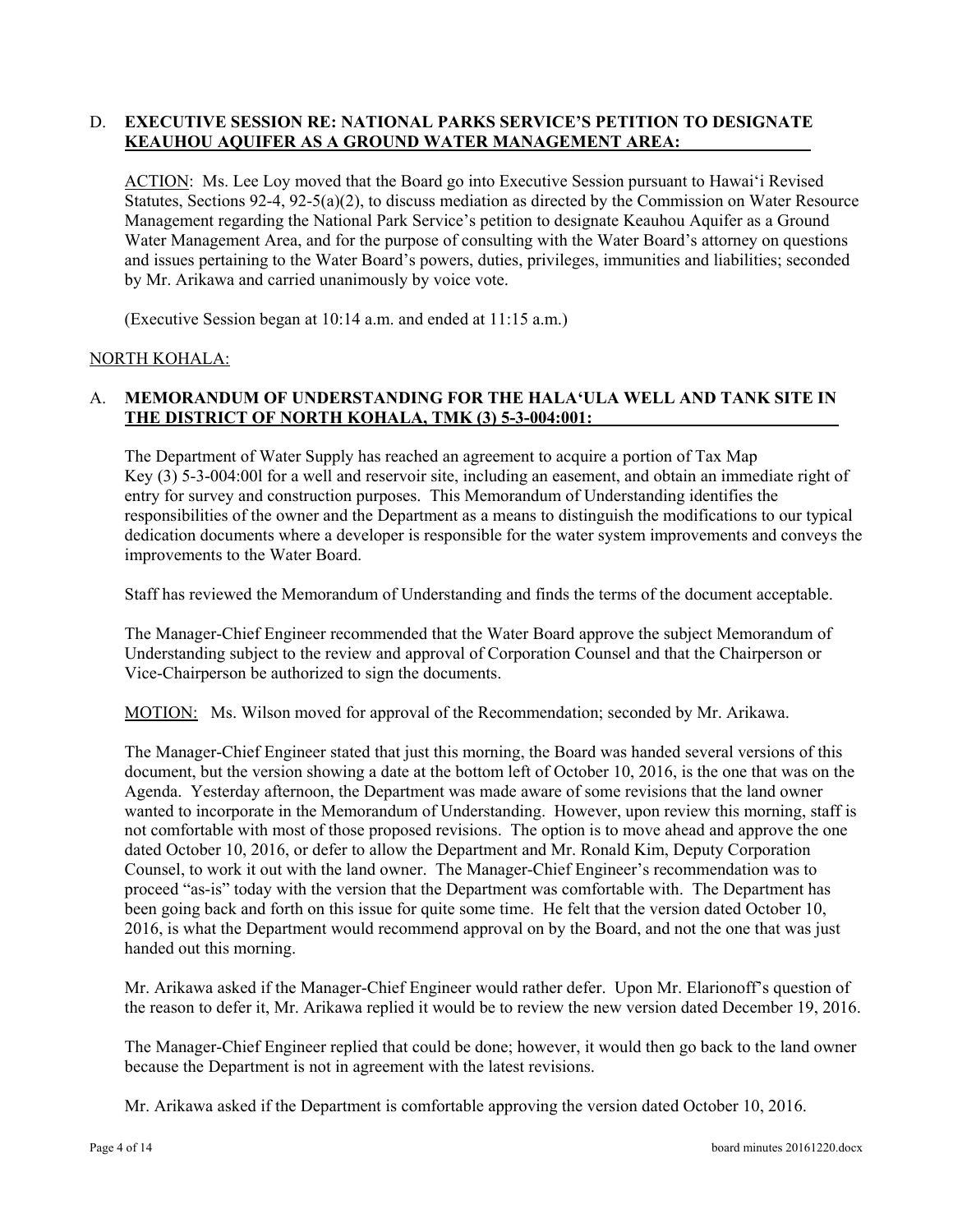Mr. Kim was asked to provide additional information. He stated that he did not have anything to add, other than the fact that the land owner's attorney sent some proposed revisions yesterday afternoon, most of which the Department is not on board with. That is why the Manager-Chief Engineer is asking that the version to approve is the one the Corporation Counsel's office had sent over to their attorney.

AMENDMENT TO MOTION: Ms. Iokepa-Moses moved to accept the October 10, 2016, version of the document; seconded by Mr. Elarionoff.

Ms. Wilson asked what it is the Department is not comfortable with on the attorney's version.

The Manager-Chief Engineer replied that in Item No. 2, Acquisition Value, the Department's proposed language would be "the just compensation for the property is agreed to be 95,000 US dollars." Their proposed language is "the just compensation for the *condemnation* of the property is agreed to be \$95,000.00." However, the Department has not proceeded with condemnation. Condemnation could result in a value that is lower. The Department is offering the \$95,000.00 as a mutually-agreeable purchase price. A few months back, the Department brought the Resolution to the Board to proceed with condemnation proceedings if need be. An appraisal had been done with the criteria that are required to proceed with condemnation, and that value came in at zero. In order to proceed with this project in a mutually-agreeable fashion, the Department proposed the first appraisal of \$95,000.00 to the landowner, and this first appraisal was done some years back. The current appraisal is zero. The landowner was given the option of being paid \$95,000.00; otherwise, the option of condemnation is there to proceed with. The Department does not agree with their language because it would negate the appraisal that was most recently done. There are other concerns, including the narrowed scope for the Right of Entry, which is in conflict with the language of the Right of Entry document. For whatever reason, they want to specify what the Right of Entry allows the Department to do in this document, which is not consistent with the language in the actual Right of Entry document, the next item on the Agenda. There was some other indemnification language in Item 12, i.e., the addition of Item 12.4, that perhaps Mr. Kim could expand upon.

Mr. Kim explained that he looked at the revisions in Paragraph 12, and did not see them as substantive, meaning they did not really change the party's rights and liabilities, but their attorney tried to make it read more clearly. Item 12.4 broke down definitions, which made it read a little easier. Paragraph 12 was not seen as being problematic, as were Paragraphs 2 and 3.

Ms. Lee Loy commented that they have had since October 2016, and had only passed over a draft a day ago. It puts the Board and the Department in an awkward position. They were given more than ample time to provide comments. She supports the Motion as amended today.

The Manager-Chief Engineer agreed, and said that his recommendation is to move forward with the language that the Department proposed; if they do not accept that, the condemnation process can proceed.

ACTION: Motion was carried unanimously by voice vote.

# B. **RIGHT OF ENTRY FOR THE HALA'ULA WELL AND TANK SITE IN THE DISTRICT OF NORTH KOHALA, TMK (3) 5-3-004:001:**

*(This Item was deferred from the November 22, 2016, Board meeting.)* 

The Department of Water Supply is working to acquire a portion of Tax Map Key (3) 5-3-004:001 for a well and tank site. In order to begin the design work prior to completion of the acquisition, DWS intends to execute a Right of Entry Agreement with the land owner.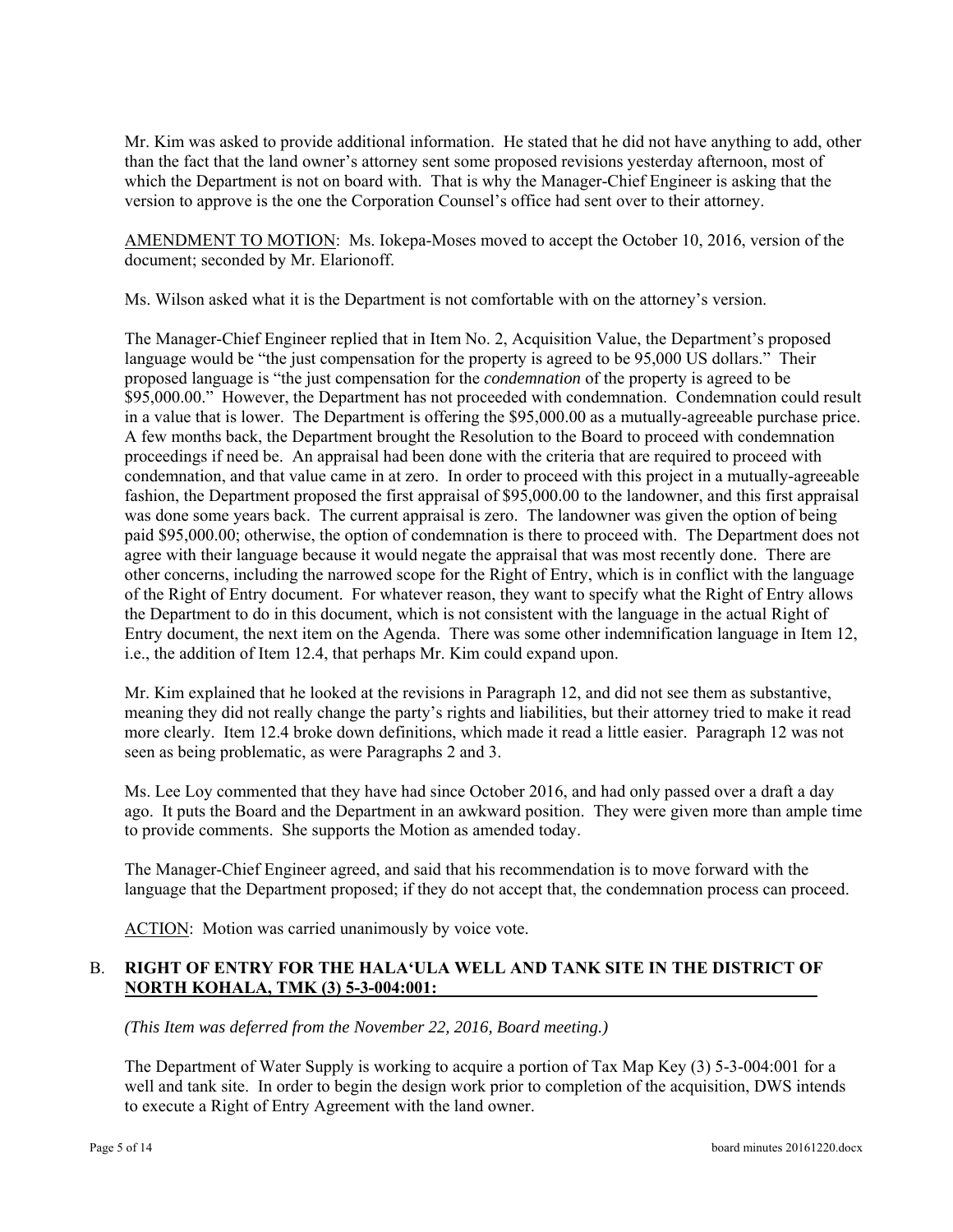The Manager-Chief Engineer recommended that the Water Board approve the subject Right of Entry Agreement for the Hala'ula Well and Tank Site in the District of North Kohala, Tax Map Key (3) 5-3-004:001, subject to review and approval of Corporation Counsel, and that the Manager-Chief Engineer or the Deputy be authorized to sign the documents.

MOTION: Mr. Arikawa moved for approval of the recommendation; seconded by Ms. Wilson.

The Manager-Chief Engineer stated that the Department is comfortable accepting the Right of Entry that was provided with the Agenda, dated December 12, 2016, in the lower left corner of the document. He did not think there were any revisions like there were to the Memorandum of Understanding.

Mr. Kim added that there was one revision, but it was not substantive. When he was revising and editing the document, he cut out the party's name, Halawa, on the last page. It should say Halawa NW LLC on that signature block above "By Its." That is the only thing they had changed; they added that name back in.

The Manager-Chief Engineer informed the Board that, as with all agreements and memorandums of understanding, etc., the approval by the Board allows for some of these non-substantive changes to be made by Corporation Counsel after the fact -- things like typos or discrepancies that are minor in nature.

Mr. Inaba pointed this project out on a map and explained the purpose of it. The Department currently has two sources in Hāwī that come across the Akoni Pule State Highway, and end near the Kohala Hongwanji Mission. This project will provide a redundant source to the system; and with that redundancy, the Department can evaluate its availability of water. Currently, the sources are all on one side of the system. This will not be able to feed all the way back to Hāwī, but it does increase water availability, and will take care of all the sources in Hala'ula, plus accept water from the Hāwī side. Increasing redundancy makes water more available.

The Manager-Chief Engineer added that hopefully in the near future, after staff does an evaluation on the additional capacity within the system, the Department can adjust what it calls water availability guidelines, and allow for people to do small two- or three-lot subdivisions. The current limit is one meter per pre-existing lot.

ACTION: Motion was carried unanimously by voice vote.

## NORTH KONA:

# **A. JOB NO. 2013-994, KEAHUOLŪ (QUEEN LILI`UOKALANI TRUST) DEEPWELL REPAIR:**

## *[Correction to Addendum numbering 6(c)]*

The contractor, Beylik Drilling and Pump Service, Inc., has requested a contract time extension to February 28, 2017. The Department had requested the contractor to suspend work on the well extraction and installation portion of this repair due to system demand requirements making this well essential while ongoing repairs were being conducted to other North Kona wells, which are a part of the same water system. Repairs to the other wells had been a priority before allowing the contractor to proceed with taking Keahuolū Deepwell out of service for repairs to ensure sufficient capacity to meet demand. Due to the failure of the Keauholū Deepwell on December 13, 2016, the contractor was notified the same day to proceed with repairs.

 $1<sup>st</sup>$  time extension – 92 calendar days  $2<sup>nd</sup>$  time extension – 929 calendar days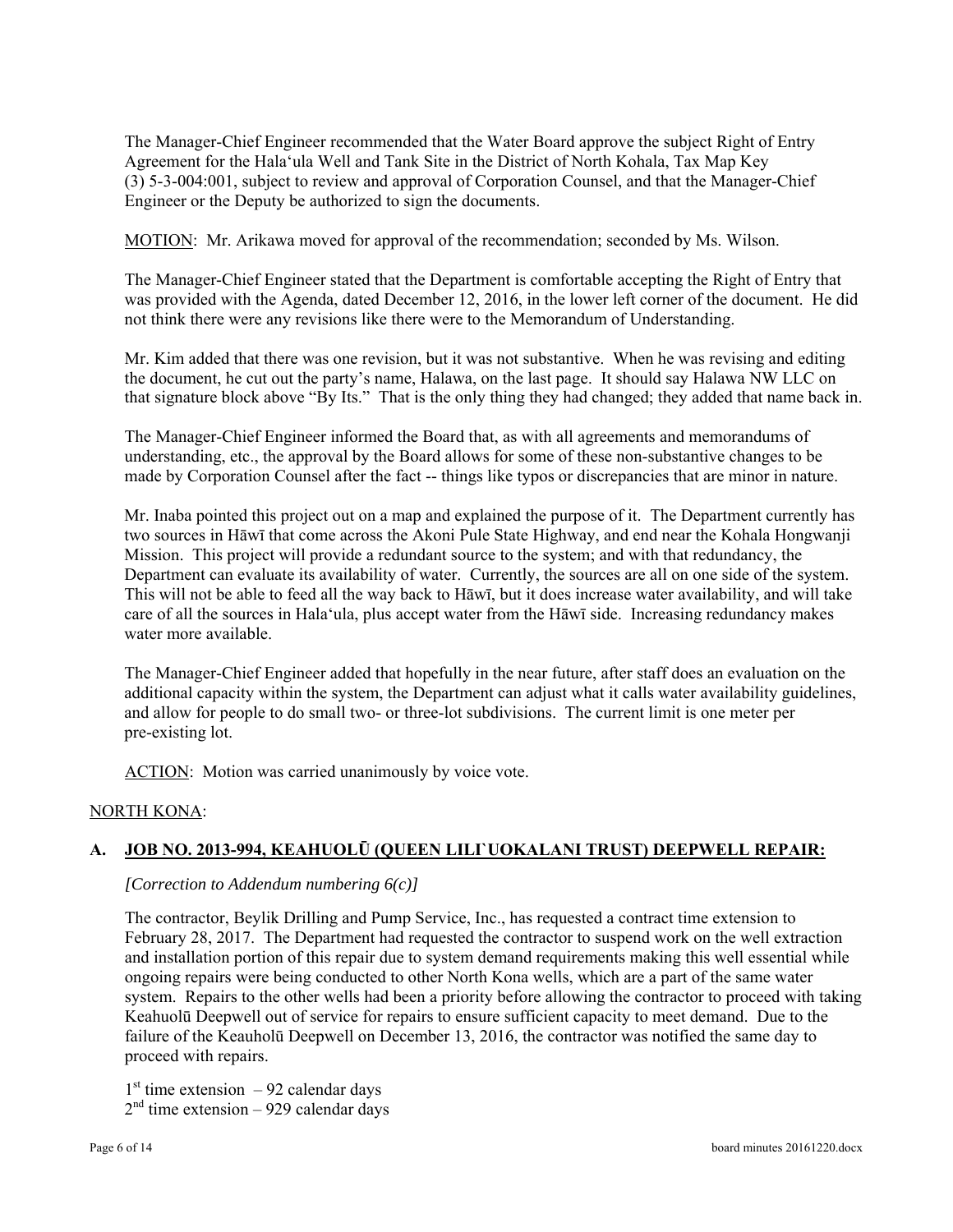The Manager-Chief Engineer recommended that the Board approve a contract time extension to Beylik Drilling and Pump Service, Inc., of 929 calendar days for JOB NO. 2013-994, Keahuolū (Queen Lili'uokalani Trust) Deepwell Repair. If so approved, the contract completion date will be revised from August 14, 2014, to February 28, 2017.

MOTION: Ms. Lee Loy moved for approval of the recommendation; seconded by Ms. Wilson.

The Manager-Chief Engineer explained the reason for this request. In 2013, this well was showing signs of failure, so it was put out to bid for repairs. Subsequent to that bid being awarded and the contract being executed, the Department had other wells that were down -- one of them being the Hualālai Well. The Keahuolū Well was still managing to limp along, so in order to continue to provide high-quality water to customers in the region of the Hualālai Well, the Department decided to pause on this contract. The other option, at that time, would have been to close out the contract and re-bid at a later time. However, knowing the condition of the well, it was better to keep it open after already going through the procurement process and receiving a competitive bid. The contractor had already ordered the material (pump, motor, and pump cable), and the rest of the materials were to be ordered at the time of repair. The Department is now seeking to proceed with the rest of the project scope, and continue with the well repair.

Ms. Wilson asked if this could have been considered an emergency repair.

The Manager-Chief Engineer replied that the Department wants to ensure that it uses the emergency procurement procedures as intended by the Code; it has to be an impending threat to health. The Department has other sources available for use, including basal sources; and therefore, in his capacity as Chief Procurement Officer for the Department, the Manager-Chief Engineer could not consider it an emergency, because there are other sources available, albeit not at the same quality. The Department has not terminated service to any of its customers due to this well being down. It is just a matter of shifting the sources being used.

Ms. Lee Loy asked when the pause button was hit on this contract.

The Manager-Chief Engineer replied that the original completion date was August 14. Because the contractor already had the materials ordered, it would be basically the pull/push phase of the work; the contractor is confident they can get it done by February 28, 2017, which is why the time extension was set the way it is.

When asked if there would be extra costs, the Manager-Chief Engineer replied there may be price escalation, and that would be per the Department's GRC's (General Requirements and Covenants) and the State Procurement Code. The understanding is that this escalation cost would fall within contingency. He noted that the project engineer made sure the contractor did not do any unnecessary work, and stayed within the available contingency.

ACTION: Motion was carried unanimously by voice vote.

## MISCELLANEOUS:

## A. **DEDICATIONS:**

The Department has received the following document for action by the Water Board. The water system has been constructed in accordance with the Department's standards, and is in acceptable condition for dedication.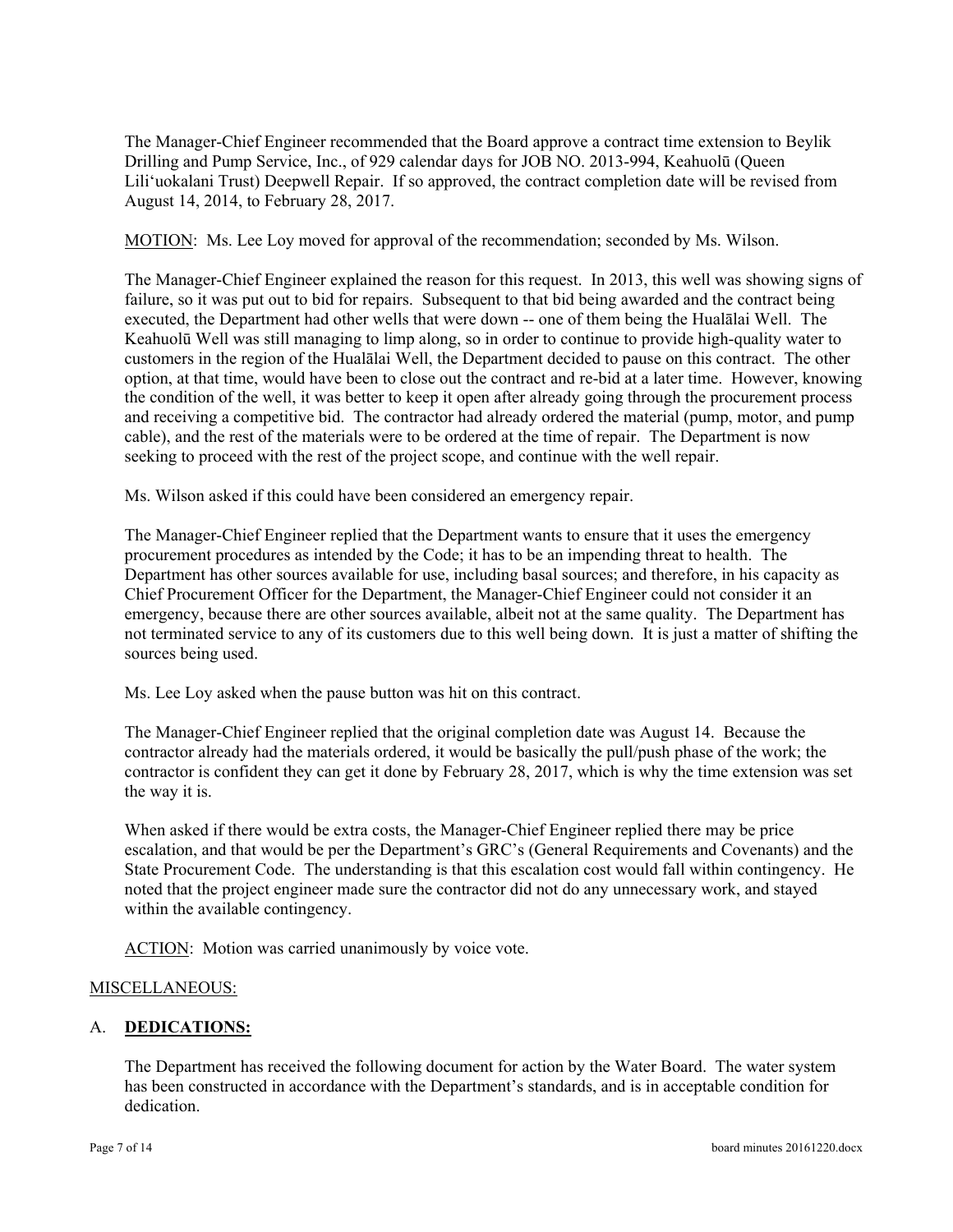## **1. Partial Cancellation of Lease**

Lessor: Pu'a Foundation aka The Board of the Hawaiian Evangelical Association Lessee: Water Board of the County of Hawai'i Tax Map Key: (3) 2-5-001:011 and 012 portions

The Manager-Chief Engineer recommended that the Water Board accept this document subject to the approval of the Corporation Counsel, and that either the Chairperson the Vice-Chairperson be authorized to sign the document.

ACTION: Ms. Wilson moved for approval of the recommendation; seconded by Ms. Lee Loy and carried unanimously by voice vote.

## B. **VEHICLE BID NO. 2016-10, FURNISHING AND DELIVERING VEHICLES TO THE DEPARTMENT OF WATER SUPPLY:**

Bids were opened on December 8, 2016, at 2:00 p.m., and the following are the bid results:

|                                                                                                        | <b>Inter Pacific</b><br>Motors, Inc., dba<br><b>Orchid Isle Auto</b><br>Center | IK Motors, Inc., dba<br><b>Kamaaina Motors</b> | <b>Big Island Motors,</b><br>Inc., dba Hilo Kona<br>Mazda Subaru<br>Hyundai |
|--------------------------------------------------------------------------------------------------------|--------------------------------------------------------------------------------|------------------------------------------------|-----------------------------------------------------------------------------|
| Part "A"                                                                                               |                                                                                |                                                |                                                                             |
| One $(1)$ only 2016 or later,<br>1-ton crew cab with service<br>body pickup, 4-wheel drive             | \$48,952.24                                                                    | \$51,212.17                                    | No Bid                                                                      |
| Total delivery price:                                                                                  |                                                                                |                                                |                                                                             |
| Delivery time<br>(calendar days):                                                                      | 240                                                                            |                                                |                                                                             |
| Part "B"                                                                                               |                                                                                |                                                |                                                                             |
| One $(1)$ only 2016 or later,<br>full-size pickup with<br>extended cab, service body,<br>4-wheel drive | \$41,670.97                                                                    | No Bid                                         | No Bid                                                                      |
| Total delivery price:                                                                                  |                                                                                |                                                |                                                                             |
| Delivery time<br>(calendar days):                                                                      | 240                                                                            |                                                |                                                                             |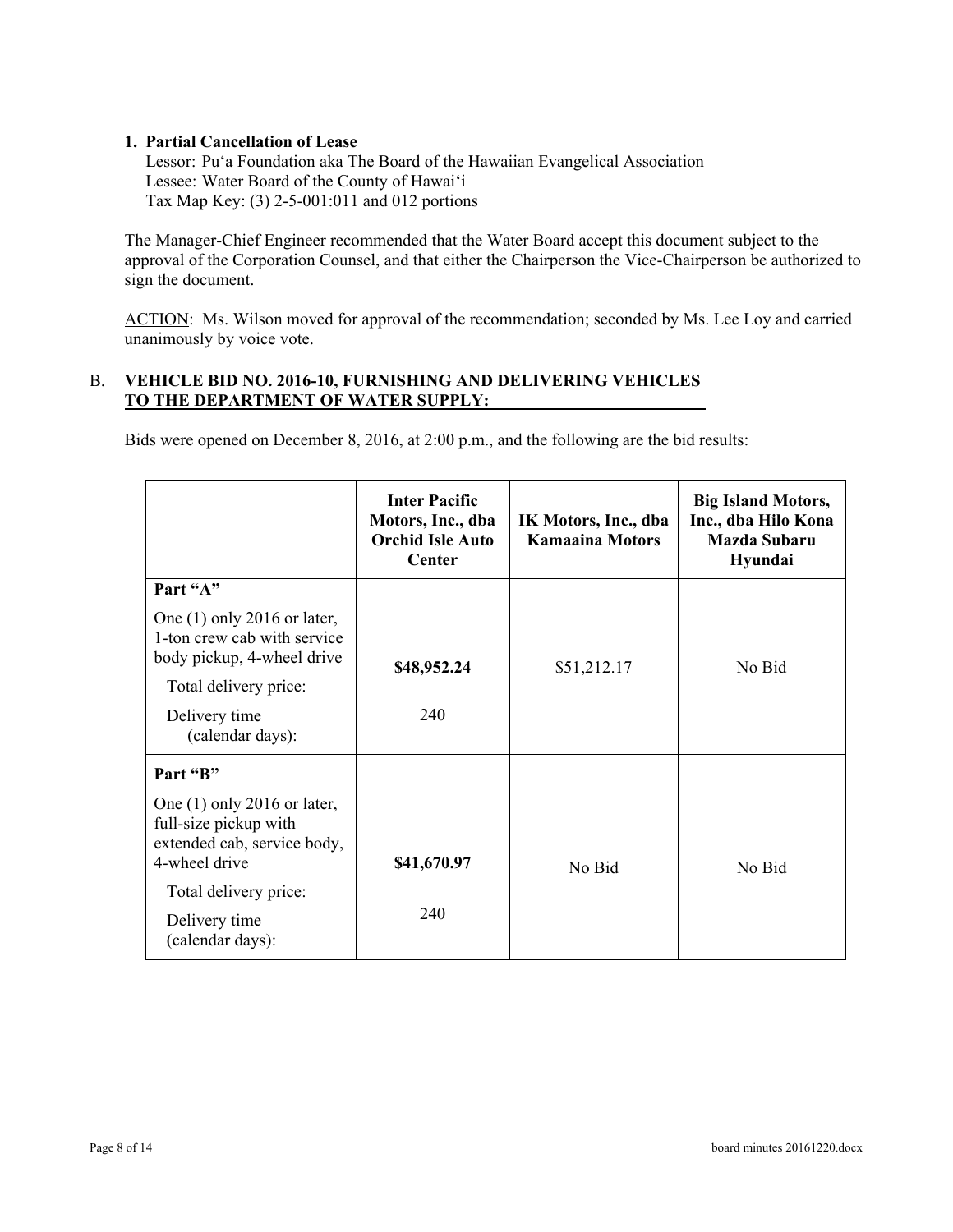|                                                                                                   | <b>Inter Pacific</b><br>Motors, Inc., dba<br><b>Orchid Isle Auto</b><br><b>Center</b> | IK Motors, Inc., dba<br><b>Kamaaina Motors</b> | <b>Big Island Motors,</b><br>Inc., dba Hilo Kona<br><b>Mazda Subaru</b><br>Hyundai |
|---------------------------------------------------------------------------------------------------|---------------------------------------------------------------------------------------|------------------------------------------------|------------------------------------------------------------------------------------|
| Part "C"                                                                                          |                                                                                       |                                                |                                                                                    |
| Two $(2)$ only 2016 or later,<br>mid-size extended cab<br>pickup, 4-wheel drive                   | \$62,891.86                                                                           | \$60,918.36                                    | No Bid                                                                             |
| Total delivery price:<br>Delivery time<br>(calendar days):                                        | 180                                                                                   |                                                |                                                                                    |
| Part "D"                                                                                          |                                                                                       |                                                |                                                                                    |
| One $(1)$ only 2016 or later,<br>mid-size regular cab<br>pickup, 4-wheel drive                    | \$28,286.55                                                                           | \$29,459.19                                    | No Bid                                                                             |
| Total delivery price:                                                                             |                                                                                       |                                                |                                                                                    |
| Delivery time<br>(calendar days):                                                                 | 180                                                                                   |                                                |                                                                                    |
| Part "E"                                                                                          |                                                                                       |                                                |                                                                                    |
| One $(1)$ only 2016 or later,<br>mid-size extended cab<br>pickup with lift gate,<br>4-wheel drive | \$36,024.07                                                                           | \$37,476.84                                    | No Bid                                                                             |
| Total delivery price:                                                                             |                                                                                       |                                                |                                                                                    |
| Delivery time<br>(calendar days):                                                                 | 210                                                                                   |                                                |                                                                                    |
| Part "F"                                                                                          |                                                                                       |                                                |                                                                                    |
| One $(1)$ only 2016 or later,<br>mid-size crew cab pickup,<br>4-wheel drive                       | \$33,683.44                                                                           | \$34,427.90                                    | No Bid                                                                             |
| Total delivery price:                                                                             |                                                                                       |                                                |                                                                                    |
| Delivery time<br>(calendar days):                                                                 | 180                                                                                   |                                                |                                                                                    |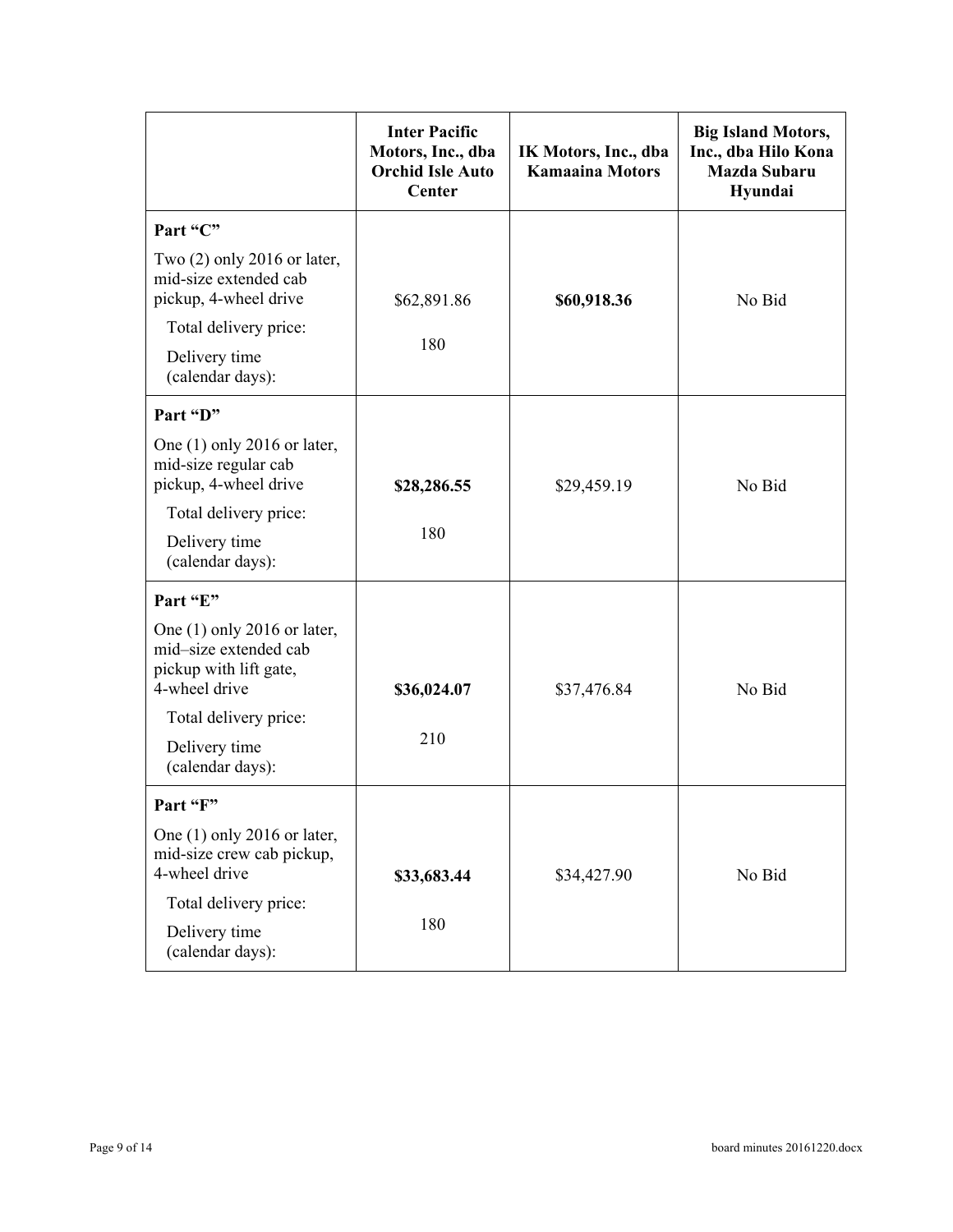|                                                                                           | <b>Inter Pacific</b><br>Motors, Inc., dba<br><b>Orchid Isle Auto</b><br><b>Center</b> | IK Motors, Inc., dba<br><b>Kamaaina Motors</b> | <b>Big Island Motors,</b><br>Inc., dba Hilo Kona<br><b>Mazda Subaru</b><br>Hyundai |
|-------------------------------------------------------------------------------------------|---------------------------------------------------------------------------------------|------------------------------------------------|------------------------------------------------------------------------------------|
| Part "G"                                                                                  |                                                                                       |                                                |                                                                                    |
| One $(1)$ only 2016 or later,<br>passenger van, 2-wheel<br>drive<br>Total delivery price: | No Bid                                                                                | No Bid                                         | No Bid                                                                             |
| Delivery time<br>(calendar days):                                                         |                                                                                       |                                                |                                                                                    |
| Part "H"                                                                                  |                                                                                       |                                                |                                                                                    |
| One $(1)$ only 2016 or later,<br>passenger van, 2-wheel<br>drive                          | \$28,913.63                                                                           | No Bid                                         | No Bid                                                                             |
| Total delivery price:                                                                     |                                                                                       |                                                |                                                                                    |
| Delivery time<br>(calendar days):                                                         | 240                                                                                   |                                                |                                                                                    |
| Part "I"                                                                                  |                                                                                       |                                                |                                                                                    |
| Two $(2)$ only 2016 or later,<br>all-wheel drive compact<br>cross-over wagon or SUV       | Non-responsive                                                                        | \$53,747.58                                    | \$53,100.68                                                                        |
| Total delivery price:                                                                     |                                                                                       |                                                |                                                                                    |
| Delivery time<br>(calendar days):                                                         |                                                                                       |                                                | 120                                                                                |
| Part "J"                                                                                  |                                                                                       |                                                |                                                                                    |
| One $(1)$ only 2016 or later,<br>1-ton dump truck, 4-wheel<br>drive                       | \$51,431.41                                                                           | No Bid                                         | No Bid                                                                             |
| Total delivery price:                                                                     | 240                                                                                   |                                                |                                                                                    |
| Delivery time<br>(calendar days):                                                         |                                                                                       |                                                |                                                                                    |

The Manager-Chief Engineer recommended that the Board award VEHICLE BID NO. 2016-10, FURNISHING AND DELIVERING VEHICLES TO THE DEPARTMENT OF WATER SUPPLY**,** to:

- Inter Pacific Motors, Inc., dba Orchid Isle Auto Center, for Parts A, B, D, E, F, H, and J at a total cost of \$268,962.31;
- IK Motors, Inc., dba Kamaaina Motors, for Part C at a total cost of \$60,918.36;
- Big Island Motors, Inc., dba Hilo Kona Mazda Subaru Hyundai, for Part I at a total cost of \$53,100.68;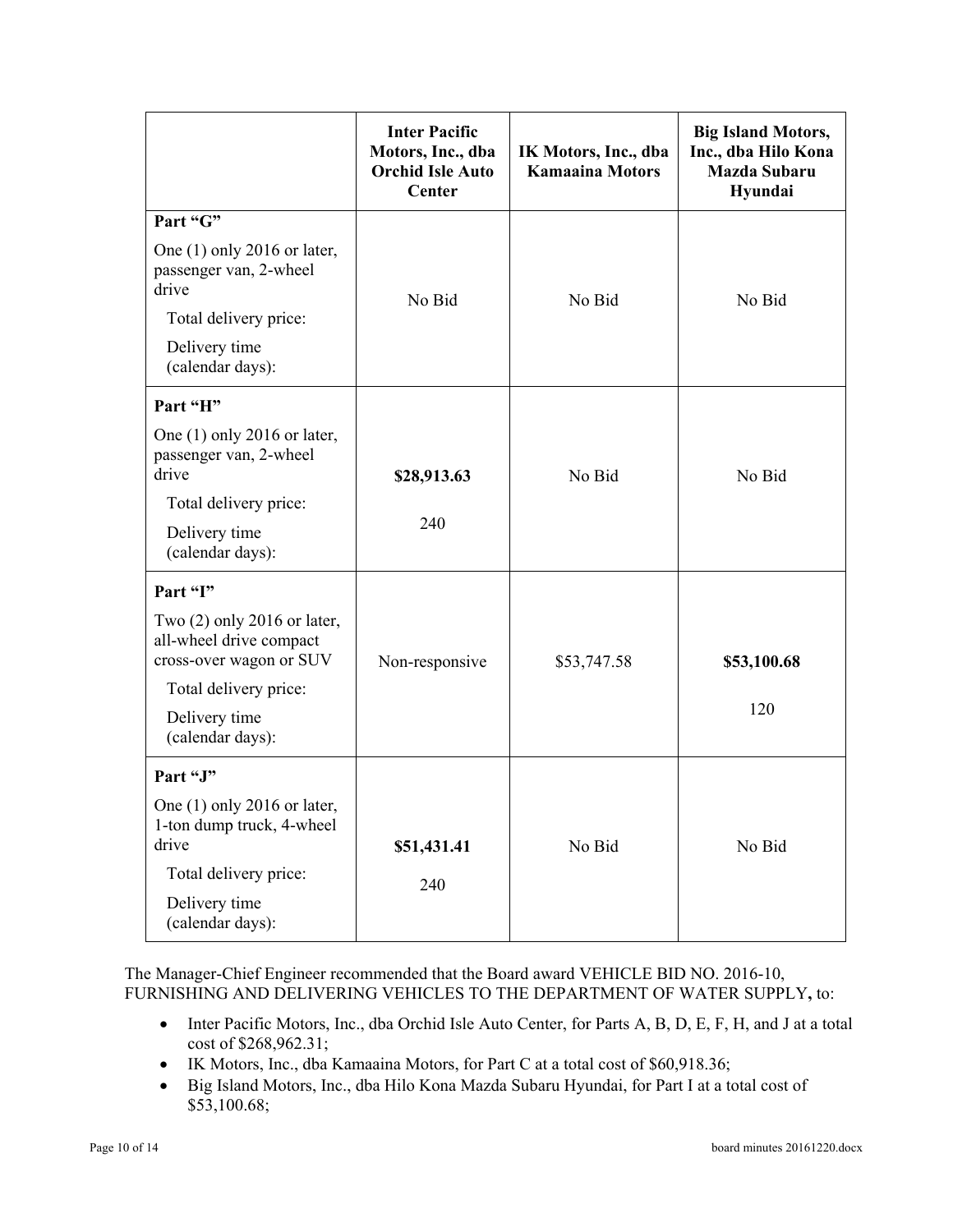and that either the Chairperson or the Vice-Chairperson be authorized to sign the contracts subject to approval of the contracts as to form and legality by Corporation Counsel.

For Part G, for which no bids were received, staff will seek alternate methods of procurement, in accordance with State Procurement rules.

MOTION: Ms. Wilson moved for approval of the recommendation; seconded by Ms. Iokepa-Moses.

**The Manager-Chief Engineer pointed out an error on the Agenda for Part "B," which should show a quantity of two (2) vehicles. The total delivery price would be two times the \$41,670.97 originally**  shown, bringing the actual amount for Part "B" to \$83,341.94. That revises the Recommendation on **the award to Inter-Pacific Motors dba Orchid Isle Auto Center for Parts A, B, D, E, F, H, and J to a total cost of \$310,633.28.** 

AMENDMENT/ACTION: Ms. Wilson withdrew her original Motion, and made a Motion to accept the amended amount on the Vehicle Bid No. 2016-10; seconded by Ms. Lee Loy, and carried unanimously by voice vote.

## C. **UPDATE RE: NATIONAL PARKS SERVICE'S PETITION TO DESIGNATE KEAUHOU AQUIFER AS A GROUND WATER MANAGEMENT AREA:**

Taken up earlier.

## D. **EXECUTIVE SESSION RE: NATIONAL PARKS SERVICE'S PETITION TO DESIGNATE KEAUHOU AQUIFER AS A GROUND WATER MANAGEMENT AREA:**

Taken up earlier.

## E. **MONTHLY PROGRESS REPORT**:

Mr. Elarionoff asked about the Queen Ka'ahumanu Highway project delays, which have been frustrating for everyone out there. He asked if the delays affect the waterline portion of the project, whether it be delays or price changes.

Mr. Inaba replied that in terms of the project itself, the waterline is delayed also. He did not think the contractor even knows, or has a targeted completed date at this point. His understanding is that construction is pretty much at a halt again. In response to Mr. Elarionoff's question of whether it would require extra waterline work or cost because of the extra work being done on the project, Mr. Inaba explained that the design of the waterline is completed. Whether the waterline moves three feet or so mauka or makai is what will need to be looked at. However, the entire length of the waterline is not going to change.

Chairman Takamine noted that after the other delay, new seals and gaskets had to be purchased.

Mr. Inaba replied that was an extra cost, and it does depend on the duration of the delay. Currently, no one knows how long this delay will impact the waterline portion.

Mr. Arikawa asked about the Laupāhoehoe Reservoir project, which was the project some had provided testimony on earlier today. The progress report notes the project is substantially complete, and punchlist items are being done. He asked what punchlist items are.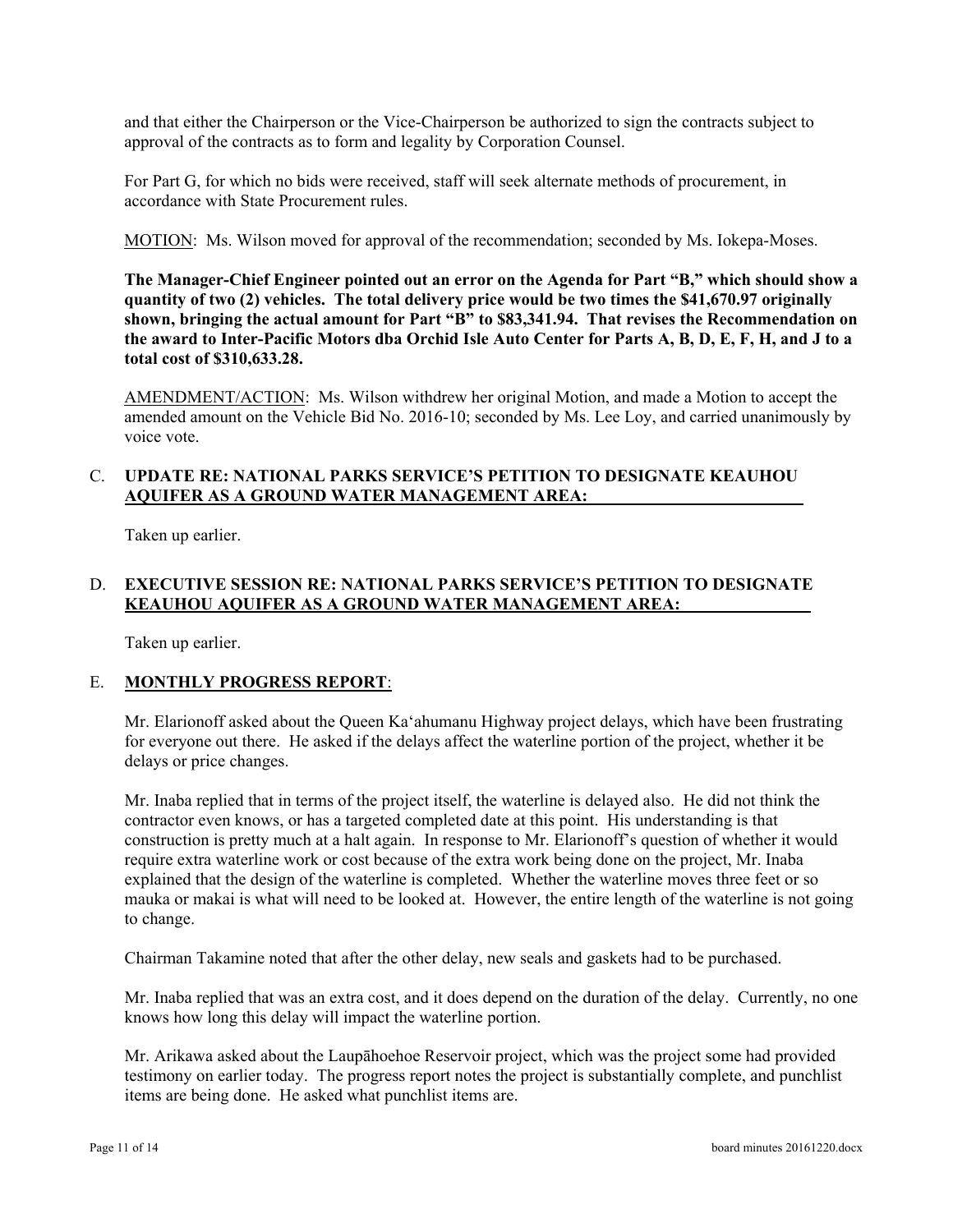The Manager-Chief Engineer explained that the Department is allowed to give a contractor substantial completion. The contractor is required to request final inspection, and the date of that request is when the Department can stop the clock, whereby the contractor does not incur any further liquidated damages. "Substantially Complete" means the Department can pretty much use the system. Punchlist items are typically minor things like electrical plates not mounted properly, touching up gravel, poisoning weeds, and could also include closing out documents such as guarantees from subcontractors, etc. He asked Mr. Inaba if he knew of any specific punchlist items on this project.

Mr. Inaba replied there was some touch up to the access road and placing backfill under the fence to close the gap at the bottom, to keep animals from intruding.

Mr. Arikawa noted that it only shows 85 percent on the Progress Report.

Mr. Inaba replied that the 85 percent represents the payment amount.

The Manager-Chief Engineer stated that as far as the project's physical completion, it would be 90-something percent. Although the Board heard from the contractor earlier in this meeting, in his opinion, the Department has been very fair. As discussed in the past, he has attended pre-bid meetings and reminded the contractors that the Department would be very stingy on time extension requests, and strives to ensure that contractors make their submittals in a timely manner, etc. The Department wants to be fair and yet not stray far from State statutes. At the same time, when a project is put out to bid, there is a need to have that project completed. There is a balance of being fair while getting projects completed in a timely manner.

Ms. Wilson asked about the Āhualoa-Honoka'a Transmission project. The report notes the project is complete, but the final payment request has not been submitted.

Mr. Inaba replied that was correct. There is some warranty work the contractor has to do, involving touch up work involving the pavement, which was damaged during this period. Besides the final payment request, there are closing documents still needed, which include the subcontractor's releases and guarantees.

Mr. Elarionoff asked about the Waimea Reservoir project, and thought it strange that permission has to be sought from the Department of Hawaiian Home Lands to remove trees.

Mr. Inaba explained that the improvements on the reservoir will encroach into the forest reserve portion. The embankment needs to be expanded, and the Department needs access to inspect it. Access road clearing is required. In response to Mr. Elarionoff's question of whether the original construction of the reservoir was insufficient, Mr. Inaba replied it was sufficient at the time, but now it does not meet current standards, which have changed.

# F. **REVIEW OF MONTHLY FINANCIAL STATEMENTS:**

No discussion.

## G. **POWER COST CHARGE:**

Departmental power costs have increased as a result of Hawai'i Electric Light Company, Inc. (HELCO), billings. The Department proposes to increase the Power Cost Charge from \$1.61 to \$1.69 per thousand gallons to reflect this increase. In order to accept public testimony on this change, a Public Hearing should be scheduled before the new Power Cost Charge is increased.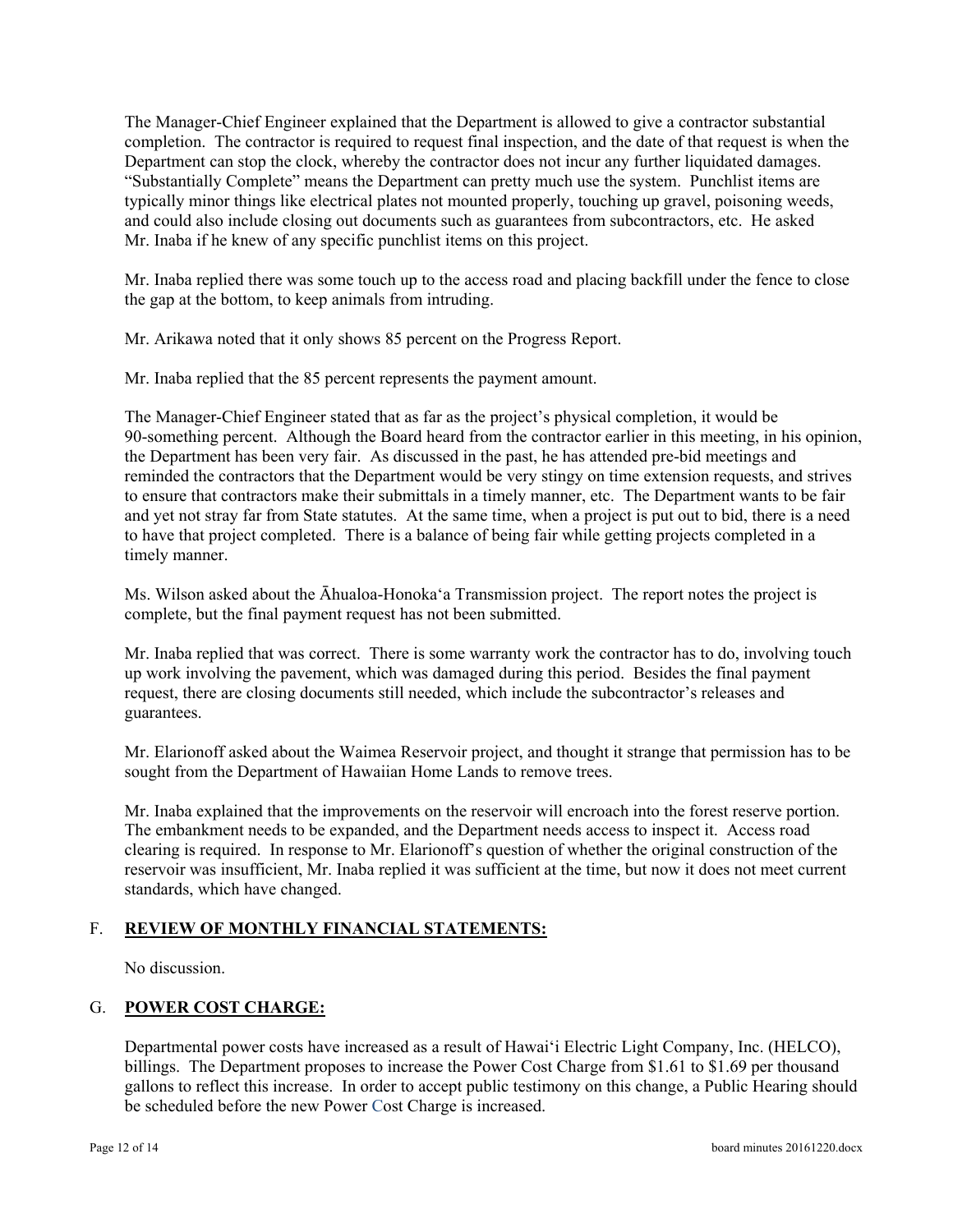The Manager-Chief Engineer recommended that the Board approve holding a Public Hearing on January 24, 2017, at 9:45 a.m., to receive testimony on increasing the Power Cost Charge from \$1.61 to **\$1.69**, effective February 1, 2017.

ACTION: Ms. Iokepa-Moses moved for approval of the recommendation; seconded by Ms. Wilson and carried unanimously by voice vote.

#### H. **MANAGER-CHIEF ENGINEER'S REPORT:**

The Manager-Chief Engineer reported that the Department has two employees retiring at the end of this year. As noted by Mr. Sumada, Ms. Colleen Nakamura, of the Finance Division, has been with the Department for 36 years, and has been processing the paychecks for most of those years. She will be sorely missed and hard to replace. She was very dependable and accurate in her work.

The second employee, of the Operations Division, is Mr. Dean Nakamura. Mr. Young reported that he has been with the Department for 38 years, and 40 years in the County. He started out as a Water Plant Electrician/Mechanic Helper in 1978, and became a Water Plant Operator in 1980. He will be missed, and was Employee of the Quarter back in 2006. A lot of knowledge is going out the door with him.

## **I. MANAGER-CHIEF ENGINEER'S EVALUATION FOR CALENDAR YEAR 2016:**

Chairperson Takamine noted that at the last Water Board Meeting, a salary increase was set for the Manager-Chief Engineer and the Deputy; however, no effective date was set. Mr. Sumada was asked how much time would be needed to make this increase effective. It was suggested January 1, 2017, would be a good choice, if that gives Finance enough time to make it effective. Mr. Sumada replied that was reasonable.

ACTION: Mr. Arikawa moved to set the salary increase for the Manager-Chief Engineer and the Deputy to be effective January 1, 2017; seconded by Ms. Lee Loy and carried unanimously by voice vote.

# **J. EXECUTIVE SESSION: MANAGER-CHIEF ENGINEER'S EVALUATION FOR CALENDAR YEAR 2016:**

No Executive Session was needed at this meeting, as it had been covered at the November meeting. Chairperson Takamine thanked the Manager-Chief Engineer and the Deputy for the great job they have been doing; it has been a pleasure working with everyone.

The Manager-Chief Engineer appreciated the Board's support, and added that this Department is blessed with a terrific team.

## K. **ELECTION OF CHAIRPERSON AND VICE-CHAIRPERSON FOR 2017:**

Chairperson Takamine opened the floor for nominations for Chairperson for 2017.

MOTION: Mr. Arikawa moved to nominate Mr. Craig Takamine to remain as Chairperson for 2017; seconded by Ms. Lee Loy.

ACTION: Ms. Lee Loy moved to close nominations. A vote was taken on the Motion to elect Mr. Craig Takamine as Chairperson for 2017, carried unanimously by voice vote.